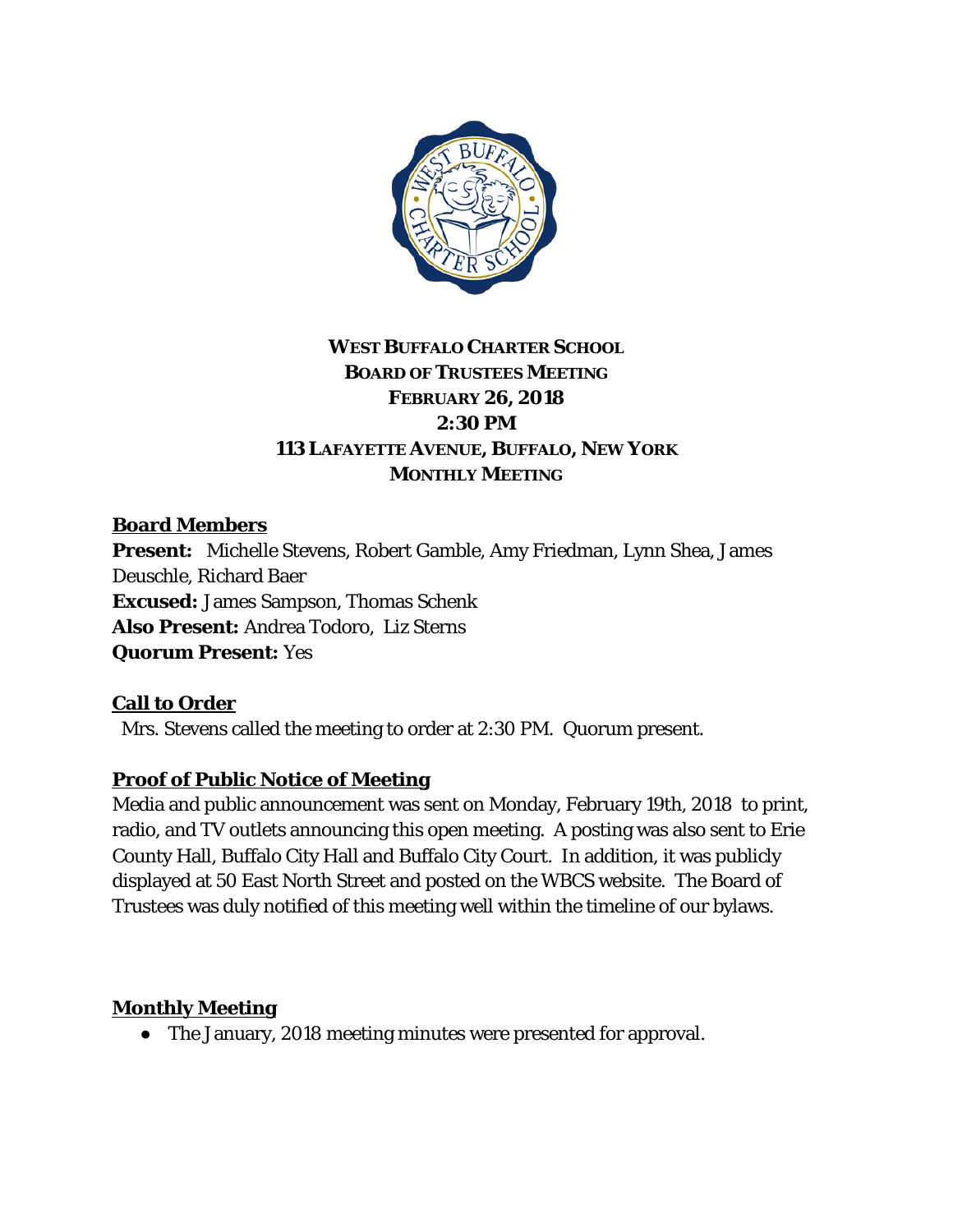## **Upon motion duly made by Mr. Deuschle and seconded by Dr. Gamble, the January 31st, 2018 minutes were approved as presented. All in favor. Nonopposed.**

## **Expansion Report:**

- Mr. Baer updated the board on the current status of the expansion project.
- A new project manager and a new architect have been assigned to this phase of the job.
- The job is 80% complete as of this meeting. On schedule for a May 31st completion date.
- The board to tour the new buildings at the March 26th meeting.
- Mrs. Stevens thanked Mrs. Sterns and Mr. Baer for all of their time and effort during the entire expansion project.
- Mrs. Sterns reported on the cash flow for the next phase in terms of furnishings, etc. All staff will have their own space.
- Discussion regarding when and how to have a Grand Opening. The idea of having grade-level tours during the end of year classroom celebrations was suggested as an option.

# **Financial Report**

Mrs. Sterns presented the financial reports for the period ending January 31st, 2018 (a copy is attached hereto and made a part hereof).

# **Upon motion duly made by Mrs. Friedman and seconded by Mr. Baer, the January 31st, 2018 financials were approved as presented. All in favor. Non-opposed.**

- Discussion regarding student enrollment numbers.
- Discussion regarding Title IV grant application.

# **School Leader Report**

- SED chose WBCS for NYSESLAT field testing.
- Mrs. Todoro presented the Academic Committee meeting report for the meeting that took place on February 14th, 2018.
- Discussion regarding the potential addition in the future of Pre-K.
- A First Grade Aide position has been vacated due to illness. Will need to hire a new TA/Aide to fill the open slot.
- Mrs. Todoro discussed in detail the parameters of the visit by members of the SED that will take place on March 21st at 3:00 PM.